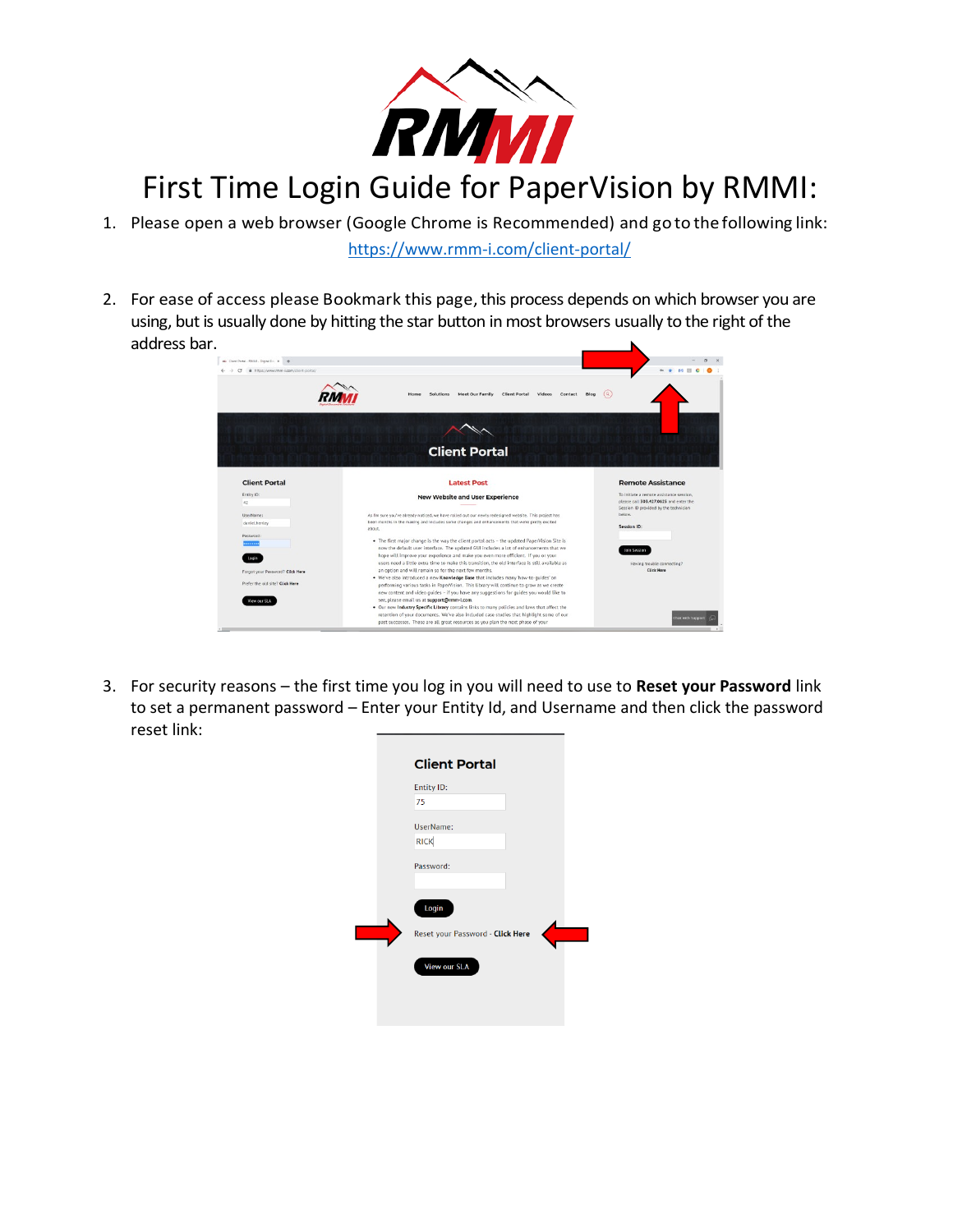

4. You will be taken to a new page where the form should already be completed with your Entity ID and Username – click Continue

| <b>Request Password Reset</b> |                                                                             |
|-------------------------------|-----------------------------------------------------------------------------|
|                               | Enter the Entity ID and User Name associated with your account.             |
| <b>Entity ID</b>              |                                                                             |
| 醖                             | 75                                                                          |
| <b>User Name</b>              |                                                                             |
|                               | <b>RICK</b>                                                                 |
|                               | Continue                                                                    |
|                               | Return to the Login Page                                                    |
|                               | る Powered by PaperVision®                                                   |
|                               | Copyright <sup>®</sup> 1998-2020 Digitech Systems, LLC All Rights Reserved. |

5. You will receive an email (shown below) with a link to reset your PaperVision Password:

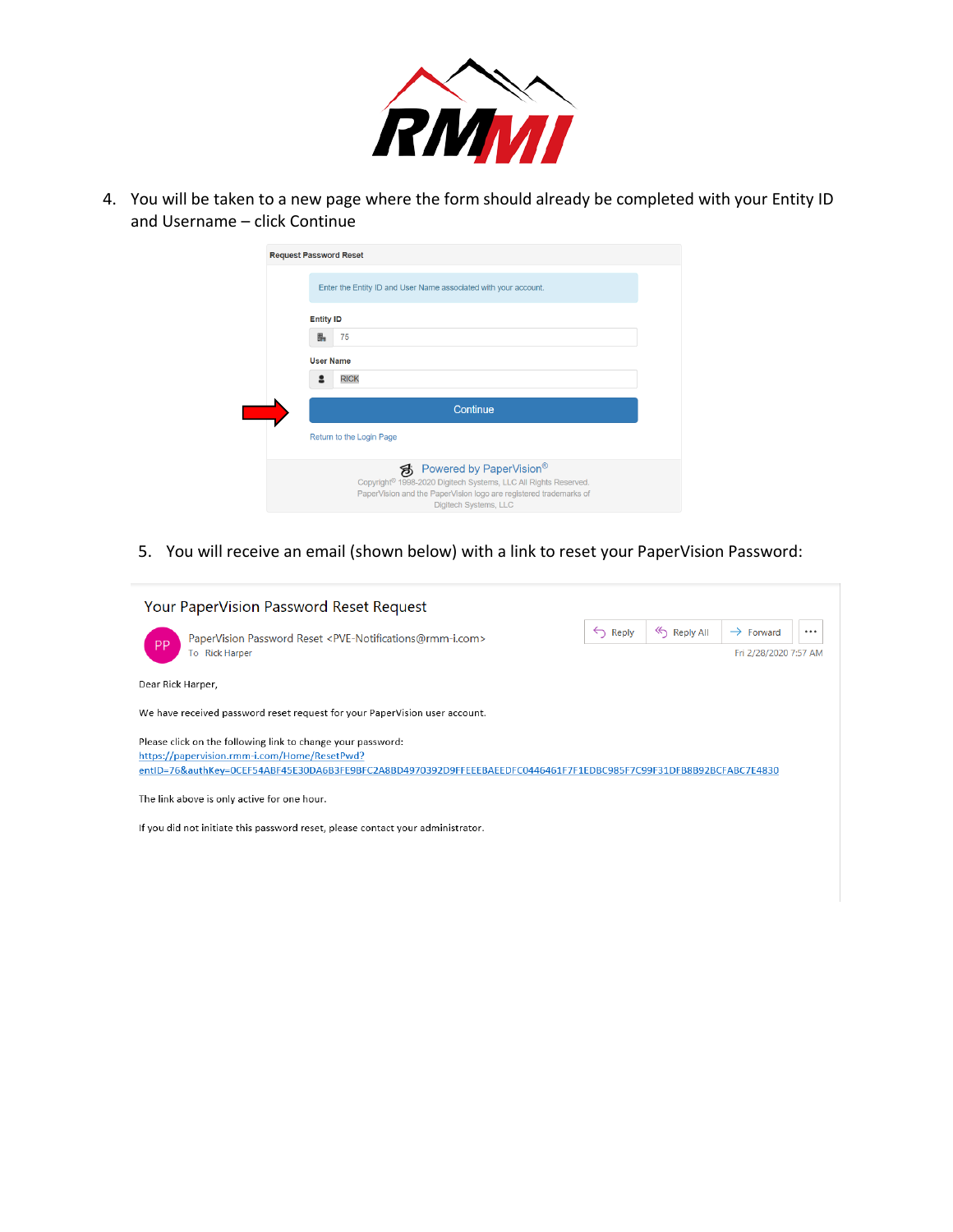

6. Follow the link in the email and enter your Username and new password – then click Change

| <b>Change Password</b> |                                                                                                                                                                                                        |
|------------------------|--------------------------------------------------------------------------------------------------------------------------------------------------------------------------------------------------------|
|                        | Please enter your User Name and New Password                                                                                                                                                           |
| <b>User Name</b>       |                                                                                                                                                                                                        |
|                        | <b>RICK</b>                                                                                                                                                                                            |
|                        | <b>New Password</b>                                                                                                                                                                                    |
| a                      |                                                                                                                                                                                                        |
|                        | <b>Confirm New Password</b>                                                                                                                                                                            |
| ᢦ                      |                                                                                                                                                                                                        |
|                        | Change                                                                                                                                                                                                 |
|                        | Return to the Login Page                                                                                                                                                                               |
|                        | る Powered by PaperVision®<br>Copyright <sup>®</sup> 1998-2020 Digitech Systems, LLC All Rights Reserved.<br>PaperVision and the PaperVision logo are registered trademarks of<br>Digitech Systems, LLC |

7. You will be taken back to a login screen where you will have to enter your new password one more time to access the system. For all future sessions, you can utilize the RMMI Client Portal for access.

## **Optional Steps to Install the Document Viewer**

Please note: The document viewer is only required in certain scenarios and you may need the help if your IT department to complete the install.

1. Once you are logged in, you will click on the dropdown activated by clicking on what should say your name and entity ID, just to the left of the Help dropdown, and click on/select the "Downloads" button.

| Quick Search                    | Q<br>$A   -$<br>▤                | $\triangle$ Daniel Henley (42) $\sim$<br>Help $\star$                                                                |
|---------------------------------|----------------------------------|----------------------------------------------------------------------------------------------------------------------|
|                                 |                                  | Logout                                                                                                               |
| $\bullet$<br>Filter<br>$\equiv$ | <b>*</b> Documents               | Change Password<br>User Options<br>$\bullet$<br>-                                                                    |
| $1 - 1$ of $1$                  | No items<br>All<br>$+$<br>∢<br>Þ | <b>Destruction Lists</b><br>Global Search<br>Migration Jobs<br>Notifications (0)<br>Projects<br>items<br>Recycle Bin |
| $ \vee$<br>Filter               | * Projects                       | Downloads                                                                                                            |
|                                 | No items                         | Reset Page Layout                                                                                                    |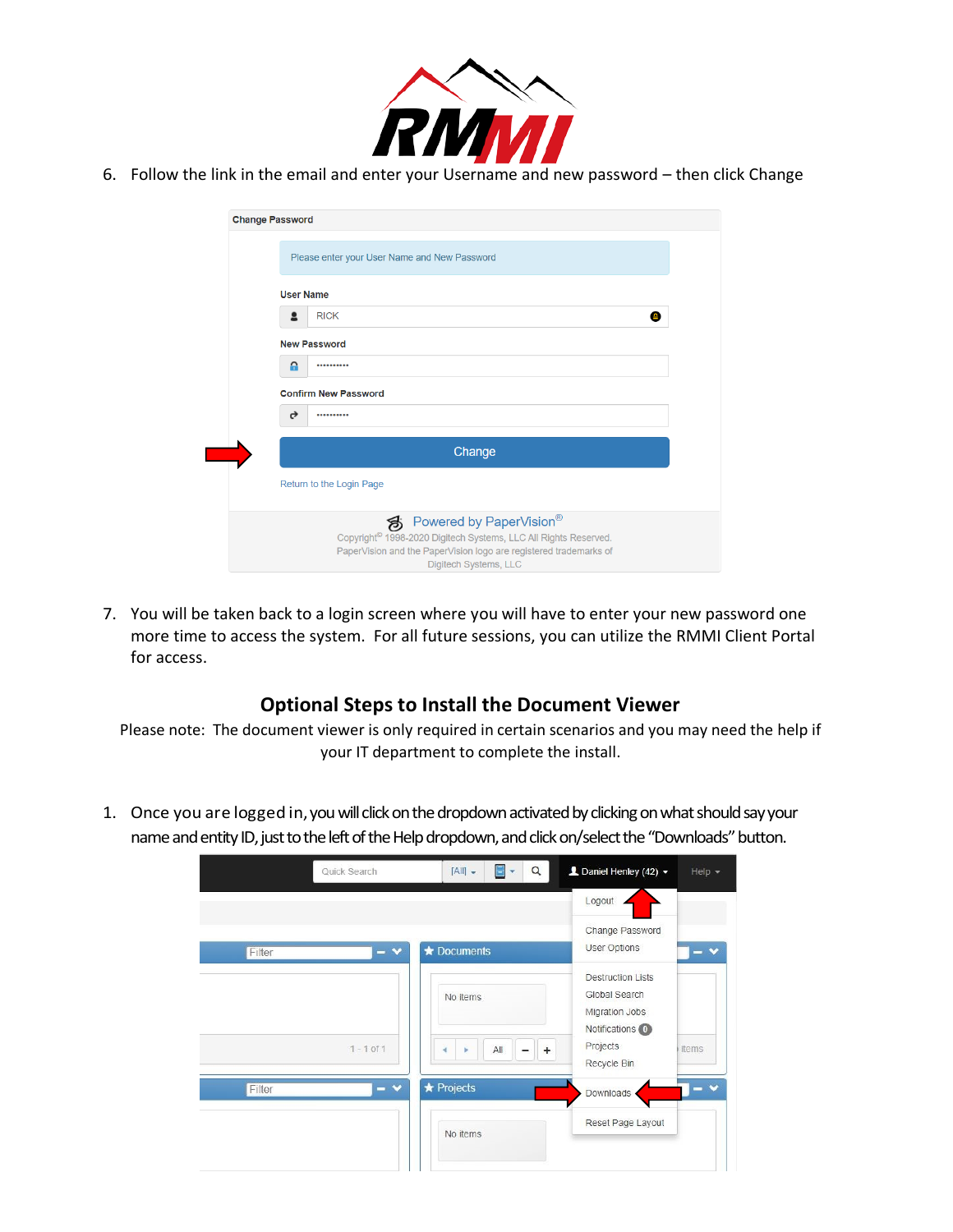

2. Please click on the "Download" button underneath the RMMI – Digital Document Solutions Client as this will need to be installed to give you the best document viewing and user experience.

## **RMMI - Digital Document Solutions Client**

Description: RMMI - Digital Document Solutions Client is a Windows-based application that provides most of the same features found in the web client (browser-based interface) including searching, viewing, printing, as well as advanced administrative capabilities. The RMMI - Digital Document Solutions Client also includes the RMMI - Digital Document Solutions Assistant (formerly the RMMI - Digital Document Solutions Web Assistant). Requirements: Microsoft® Windows 8 (or higher); Microsoft .NET Framework 4.7 Full package (or greater) Approximate Size: 615 MB Version: 87.3.0.10 **上** Download

- 3. The PaperVision Client will need to download, time will vary based on your connection, but should not take too long. Once it is done downloading, please follow the instructions below to install.
- 4. To begin the installation process, once the PaperVision Client installer is finished downloading, please go to the folder or location it was saved to, in Google Chrome, you can right click on the download in your browser and select the option "Show in Folder" as seen below. By default it should save to your "Downloads" folder in Windows.

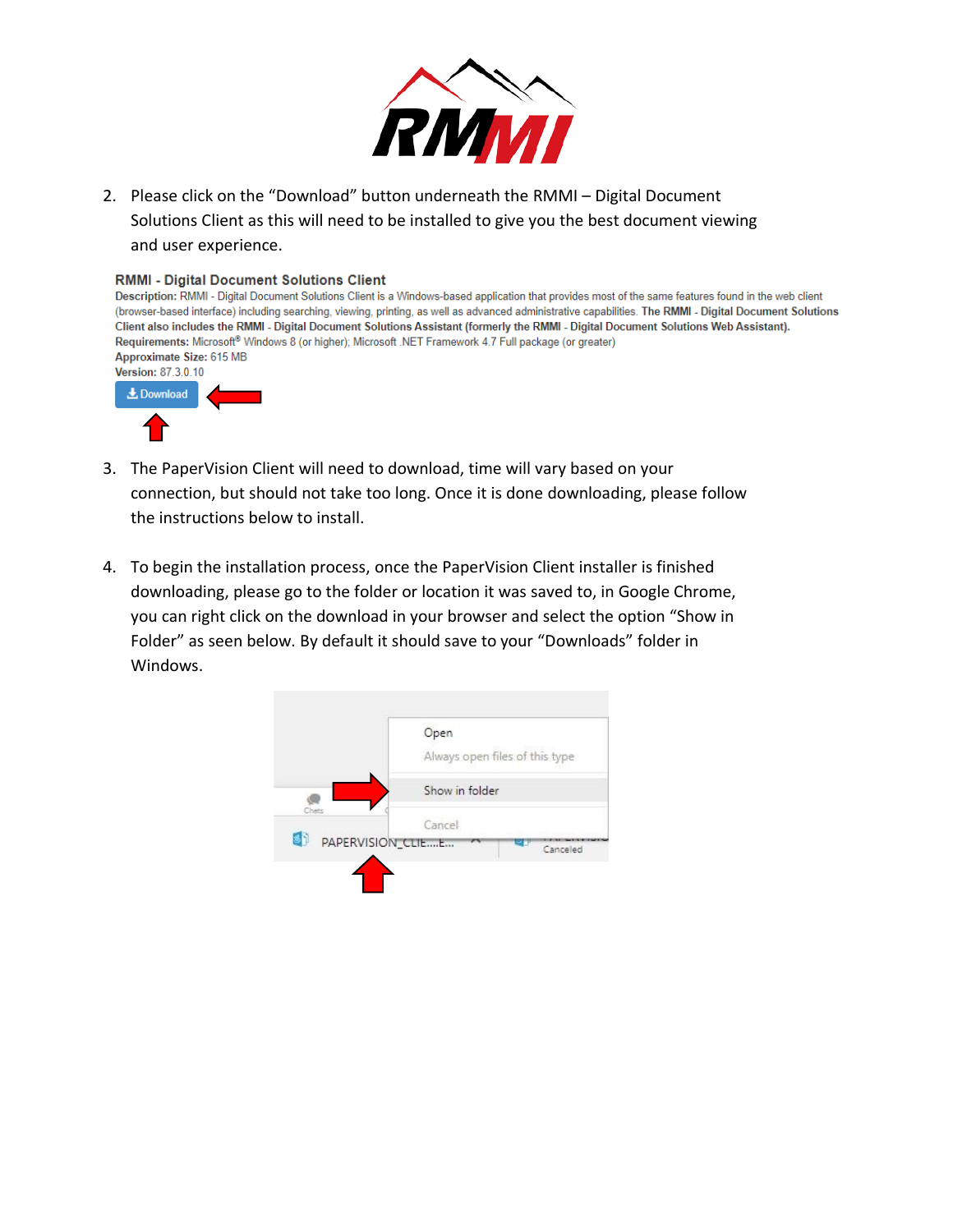

5. Now that you are in the download location, right click on the "PaperVision Client" installer file and click/select the option to "Run as Administrator". (Note: If you are denied access to do this, please contact your tech support to install the Client for you.)



6. If you were able to complete the last step and did not need to contact your technical support team to carry out the installation, the installation process will begin, please hit the "Next >" button in order to proceed to the next step of the installation.